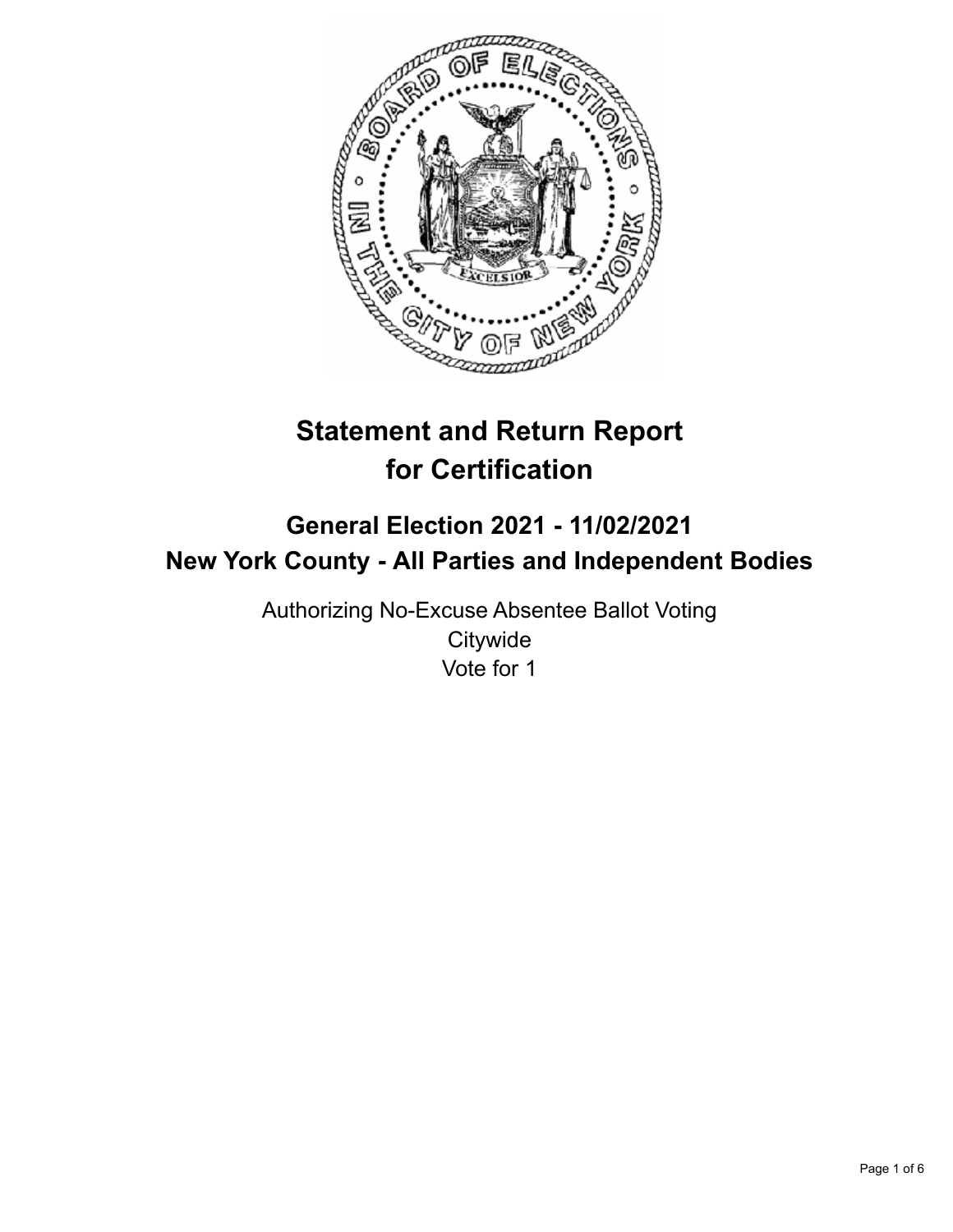

| <b>PUBLIC COUNTER</b>                                    | 16,913   |
|----------------------------------------------------------|----------|
| MANUALLY COUNTED EMERGENCY                               | 0        |
| ABSENTEE / MILITARY                                      | 1,277    |
| AFFIDAVIT                                                | 164      |
| <b>Total Ballots</b>                                     | 18,354   |
| Less - Inapplicable Federal/Special Presidential Ballots | $\Omega$ |
| <b>Total Applicable Ballots</b>                          | 18,354   |
| <b>YES</b>                                               | 9.297    |
| <b>NO</b>                                                | 3,765    |
| <b>Total Votes</b>                                       | 13,062   |
| Unrecorded                                               | 5.292    |

# **Assembly District 66**

| PUBLIC COUNTER                                           | 20,372 |
|----------------------------------------------------------|--------|
| <b>MANUALLY COUNTED EMERGENCY</b>                        | 0      |
| ABSENTEE / MILITARY                                      | 2,576  |
| AFFIDAVIT                                                | 186    |
| <b>Total Ballots</b>                                     | 23,134 |
| Less - Inapplicable Federal/Special Presidential Ballots | 0      |
| <b>Total Applicable Ballots</b>                          | 23,134 |
| <b>YES</b>                                               | 16,740 |
| <b>NO</b>                                                | 3,198  |
| <b>Total Votes</b>                                       | 19,938 |
| Unrecorded                                               | 3,196  |

| <b>PUBLIC COUNTER</b>                                    | 27,306   |
|----------------------------------------------------------|----------|
| <b>MANUALLY COUNTED EMERGENCY</b>                        | $\Omega$ |
| ABSENTEE / MILITARY                                      | 3,803    |
| AFFIDAVIT                                                | 260      |
| <b>Total Ballots</b>                                     | 31,369   |
| Less - Inapplicable Federal/Special Presidential Ballots | 0        |
| <b>Total Applicable Ballots</b>                          | 31,369   |
| <b>YES</b>                                               | 22,060   |
| NO.                                                      | 4,906    |
| <b>Total Votes</b>                                       | 26,966   |
| Unrecorded                                               | 4.403    |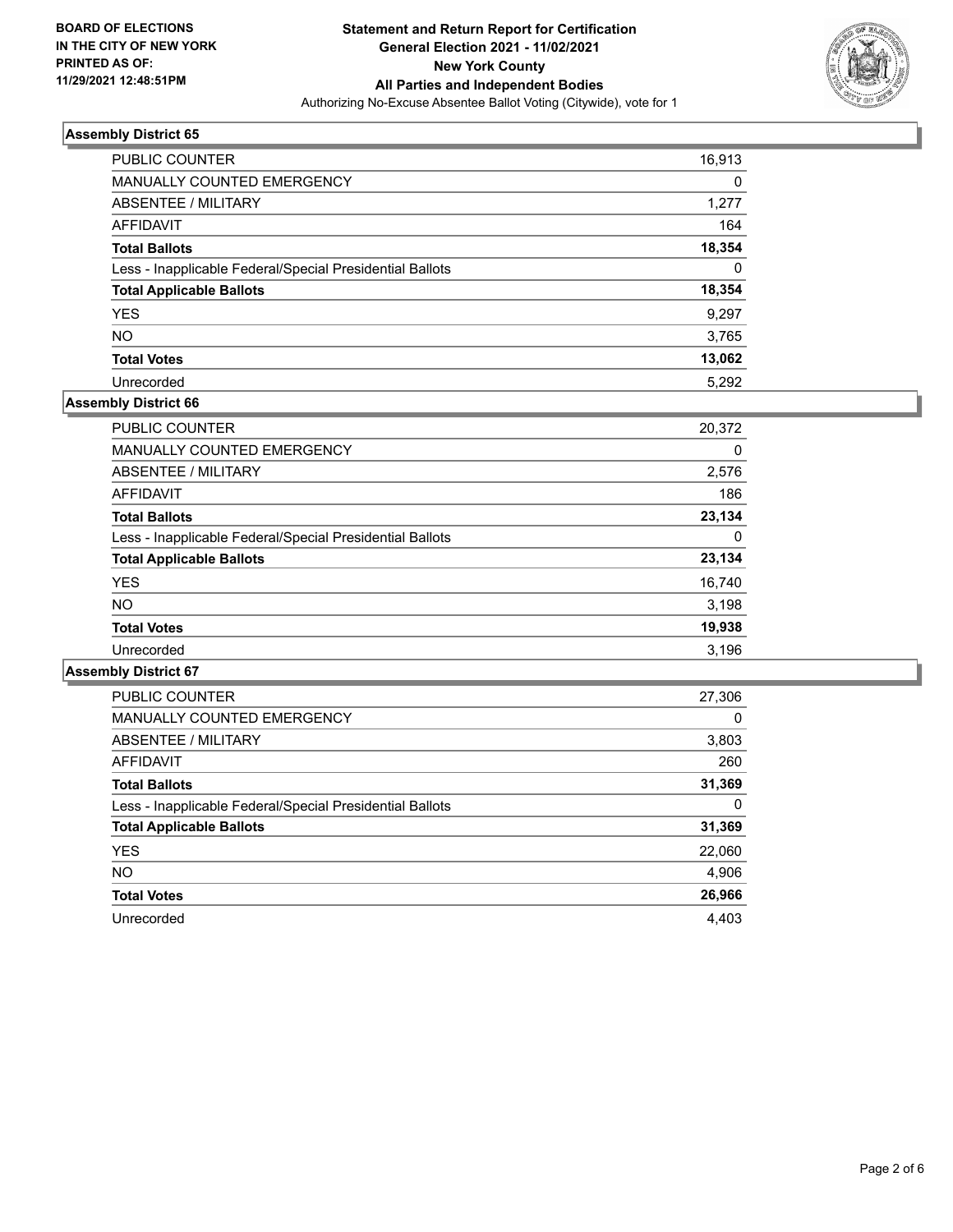

| PUBLIC COUNTER                                           | 15,411 |
|----------------------------------------------------------|--------|
| MANUALLY COUNTED EMERGENCY                               | 0      |
| ABSENTEE / MILITARY                                      | 1,552  |
| AFFIDAVIT                                                | 91     |
| <b>Total Ballots</b>                                     | 17,054 |
| Less - Inapplicable Federal/Special Presidential Ballots | 0      |
| <b>Total Applicable Ballots</b>                          | 17,054 |
| <b>YES</b>                                               | 7.941  |
| <b>NO</b>                                                | 3,363  |
| <b>Total Votes</b>                                       | 11,304 |
| Unrecorded                                               | 5.750  |

# **Assembly District 69**

| <b>PUBLIC COUNTER</b>                                    | 25,146 |
|----------------------------------------------------------|--------|
| <b>MANUALLY COUNTED EMERGENCY</b>                        | 3      |
| ABSENTEE / MILITARY                                      | 4,464  |
| <b>AFFIDAVIT</b>                                         | 191    |
| <b>Total Ballots</b>                                     | 29,804 |
| Less - Inapplicable Federal/Special Presidential Ballots | 0      |
| <b>Total Applicable Ballots</b>                          | 29,804 |
| <b>YES</b>                                               | 19,939 |
| <b>NO</b>                                                | 3,590  |
| <b>Total Votes</b>                                       | 23,529 |
| Unrecorded                                               | 6.275  |

| <b>PUBLIC COUNTER</b>                                    | 20,595   |
|----------------------------------------------------------|----------|
| <b>MANUALLY COUNTED EMERGENCY</b>                        | $\Omega$ |
| ABSENTEE / MILITARY                                      | 2,048    |
| <b>AFFIDAVIT</b>                                         | 159      |
| <b>Total Ballots</b>                                     | 22,802   |
| Less - Inapplicable Federal/Special Presidential Ballots | 0        |
| <b>Total Applicable Ballots</b>                          | 22,802   |
| <b>YES</b>                                               | 12,873   |
| <b>NO</b>                                                | 4,464    |
| <b>Total Votes</b>                                       | 17,337   |
| Unrecorded                                               | 5.465    |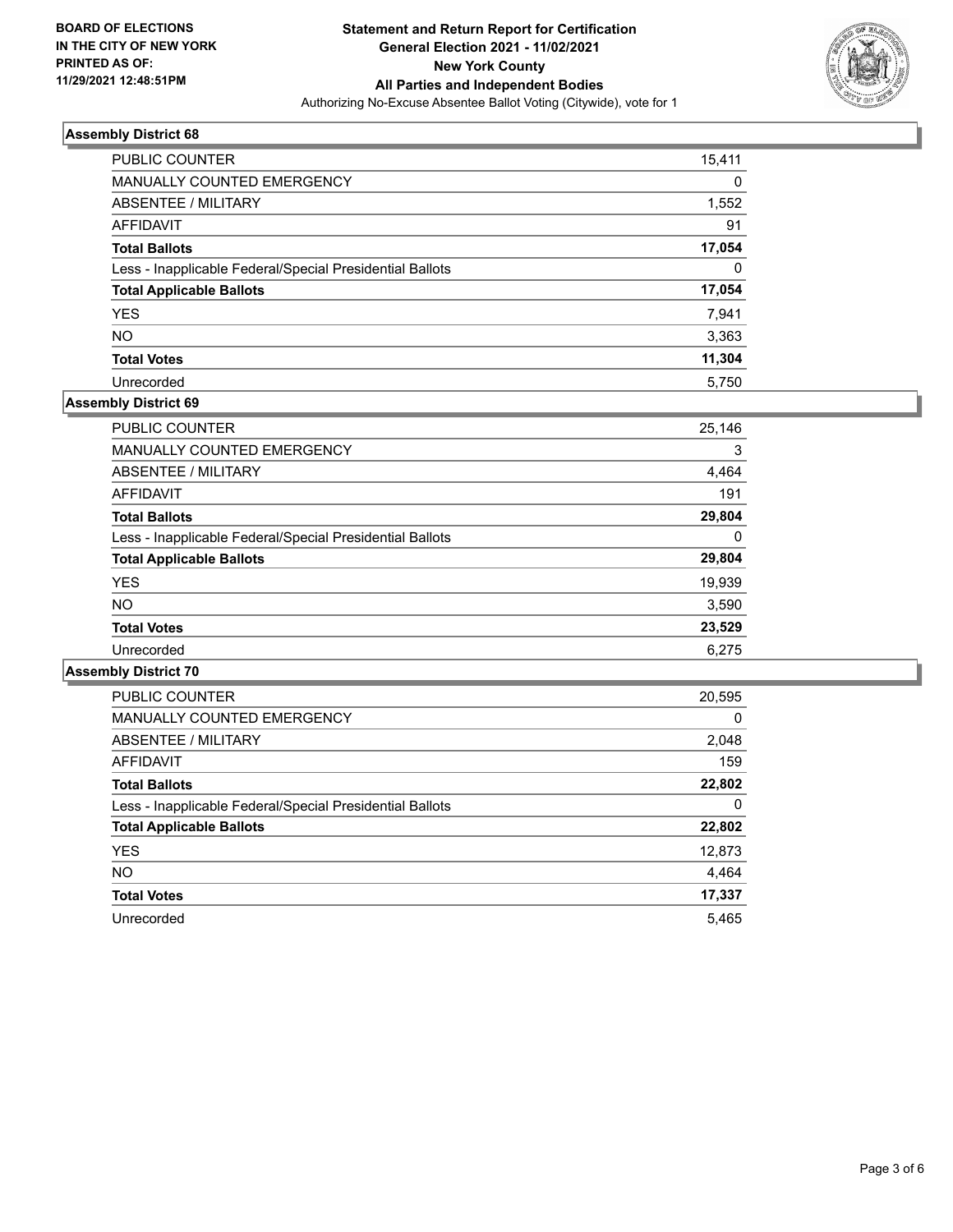

| <b>PUBLIC COUNTER</b>                                    | 19,563 |
|----------------------------------------------------------|--------|
| MANUALLY COUNTED EMERGENCY                               | 0      |
| ABSENTEE / MILITARY                                      | 1,556  |
| AFFIDAVIT                                                | 118    |
| <b>Total Ballots</b>                                     | 21,237 |
| Less - Inapplicable Federal/Special Presidential Ballots | 0      |
| <b>Total Applicable Ballots</b>                          | 21,237 |
| <b>YES</b>                                               | 12,202 |
| <b>NO</b>                                                | 3,880  |
| <b>Total Votes</b>                                       | 16,082 |
| Unrecorded                                               | 5.155  |

# **Assembly District 72**

| PUBLIC COUNTER                                           | 14,315 |
|----------------------------------------------------------|--------|
| MANUALLY COUNTED EMERGENCY                               | 0      |
| ABSENTEE / MILITARY                                      | 864    |
| AFFIDAVIT                                                | 92     |
| <b>Total Ballots</b>                                     | 15,271 |
| Less - Inapplicable Federal/Special Presidential Ballots | 0      |
| <b>Total Applicable Ballots</b>                          | 15,271 |
| <b>YES</b>                                               | 7,478  |
| <b>NO</b>                                                | 2,872  |
| <b>Total Votes</b>                                       | 10,350 |
| Unrecorded                                               | 4,921  |

| <b>PUBLIC COUNTER</b>                                    | 22,010   |
|----------------------------------------------------------|----------|
| <b>MANUALLY COUNTED EMERGENCY</b>                        | $\Omega$ |
| ABSENTEE / MILITARY                                      | 4,408    |
| <b>AFFIDAVIT</b>                                         | 207      |
| <b>Total Ballots</b>                                     | 26,625   |
| Less - Inapplicable Federal/Special Presidential Ballots | 0        |
| <b>Total Applicable Ballots</b>                          | 26,625   |
| <b>YES</b>                                               | 16,590   |
| NO.                                                      | 6,383    |
| <b>Total Votes</b>                                       | 22,973   |
| Unrecorded                                               | 3.652    |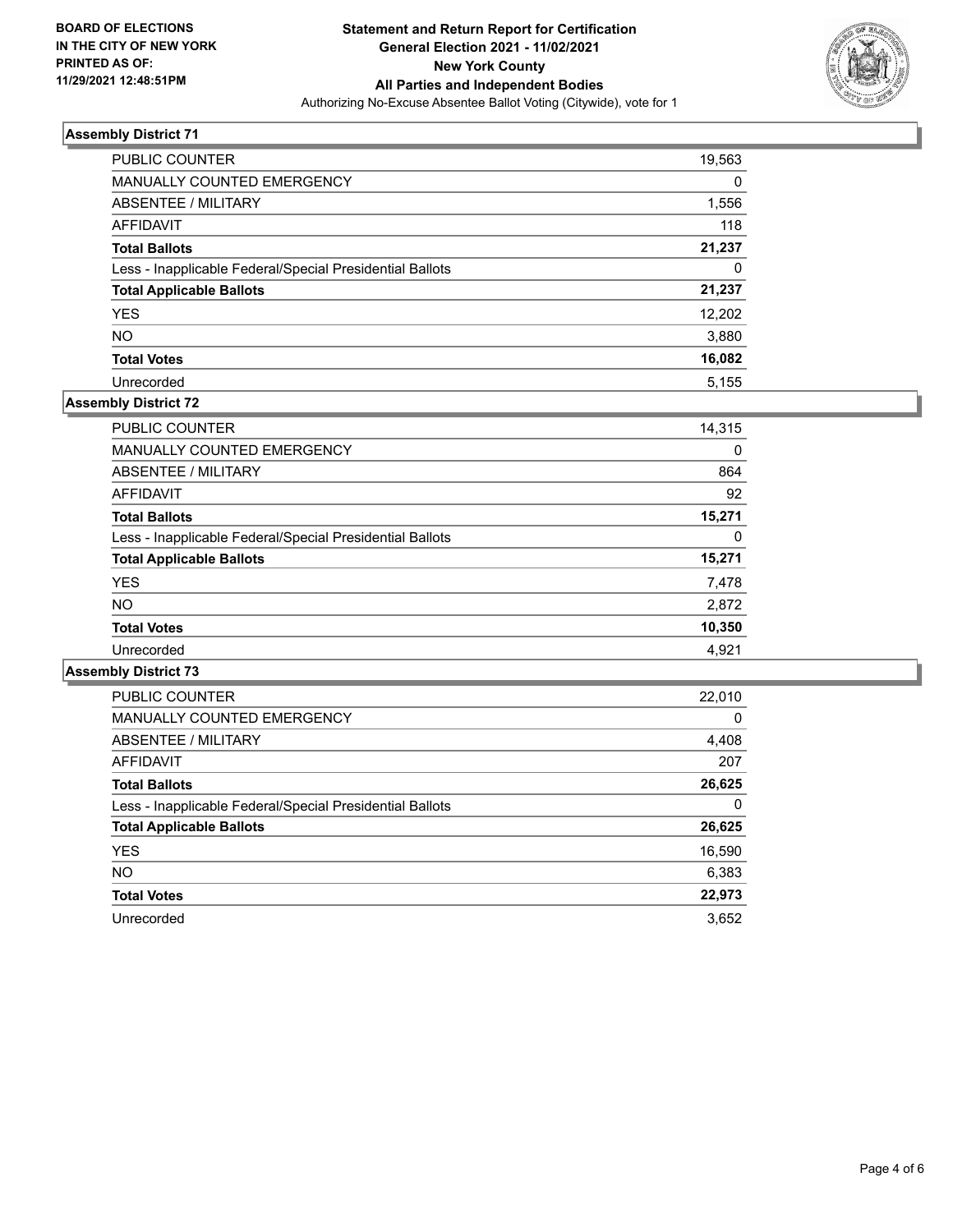

| PUBLIC COUNTER                                           | 19,960 |
|----------------------------------------------------------|--------|
| MANUALLY COUNTED EMERGENCY                               | 9      |
| ABSENTEE / MILITARY                                      | 2,084  |
| AFFIDAVIT                                                | 183    |
| <b>Total Ballots</b>                                     | 22.236 |
| Less - Inapplicable Federal/Special Presidential Ballots | 0      |
| <b>Total Applicable Ballots</b>                          | 22,236 |
| <b>YES</b>                                               | 13,442 |
| <b>NO</b>                                                | 4,148  |
| <b>Total Votes</b>                                       | 17,590 |
| Unrecorded                                               | 4.646  |

# **Assembly District 75**

| <b>PUBLIC COUNTER</b>                                    | 21,127 |
|----------------------------------------------------------|--------|
| <b>MANUALLY COUNTED EMERGENCY</b>                        | 0      |
| ABSENTEE / MILITARY                                      | 2,818  |
| AFFIDAVIT                                                | 192    |
| <b>Total Ballots</b>                                     | 24,137 |
| Less - Inapplicable Federal/Special Presidential Ballots | 0      |
| <b>Total Applicable Ballots</b>                          | 24,137 |
| <b>YES</b>                                               | 15,983 |
| <b>NO</b>                                                | 3,749  |
| <b>Total Votes</b>                                       | 19,732 |
| Unrecorded                                               | 4.405  |

| <b>PUBLIC COUNTER</b>                                    | 23,319   |
|----------------------------------------------------------|----------|
| <b>MANUALLY COUNTED EMERGENCY</b>                        | $\Omega$ |
| ABSENTEE / MILITARY                                      | 3,618    |
| AFFIDAVIT                                                | 257      |
| <b>Total Ballots</b>                                     | 27,194   |
| Less - Inapplicable Federal/Special Presidential Ballots | 0        |
| <b>Total Applicable Ballots</b>                          | 27,194   |
| <b>YES</b>                                               | 17,747   |
| <b>NO</b>                                                | 6,170    |
| <b>Total Votes</b>                                       | 23,917   |
| Unrecorded                                               | 3.277    |